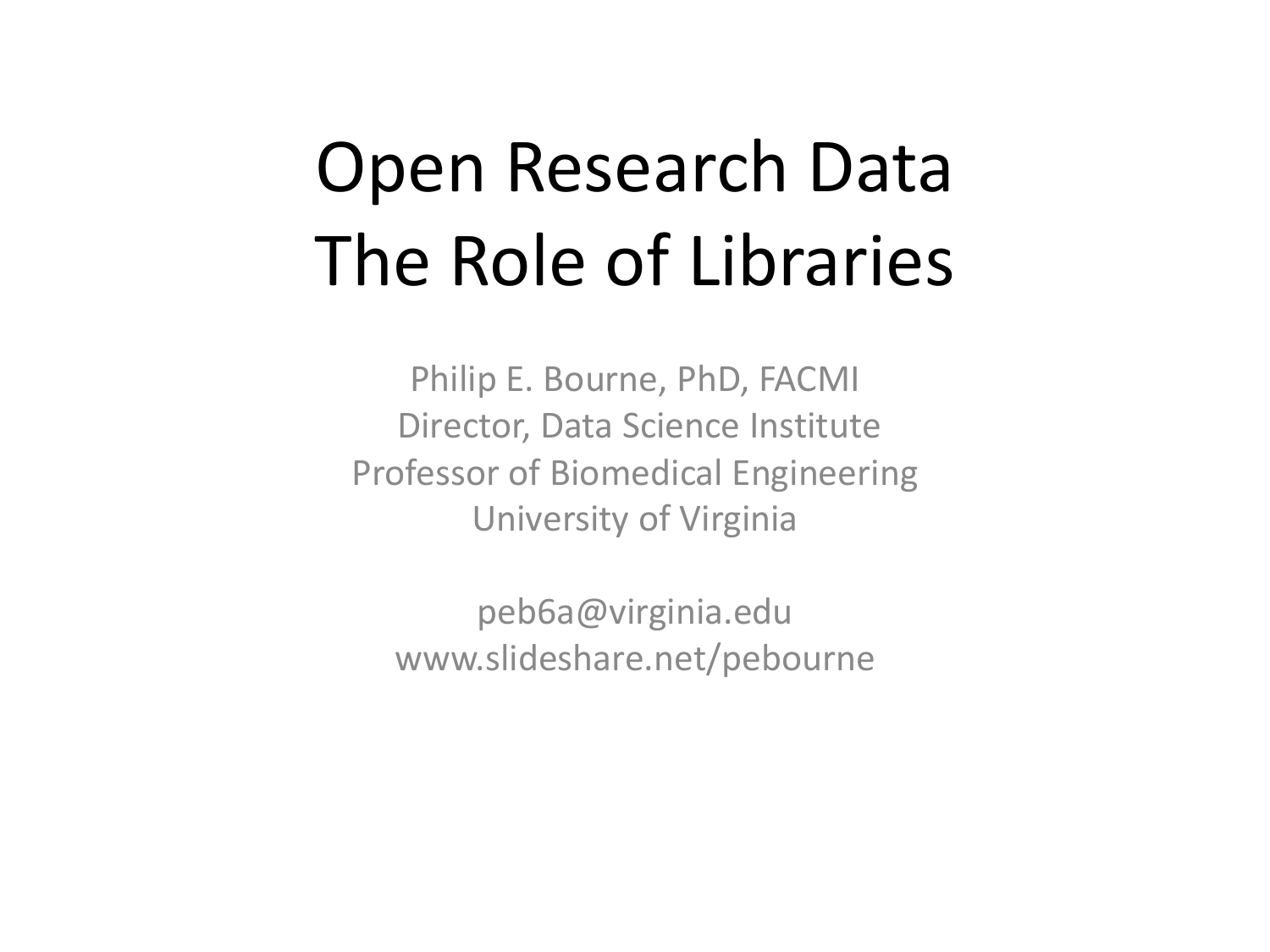#### I am here to have a dialog, not to be a talking head ….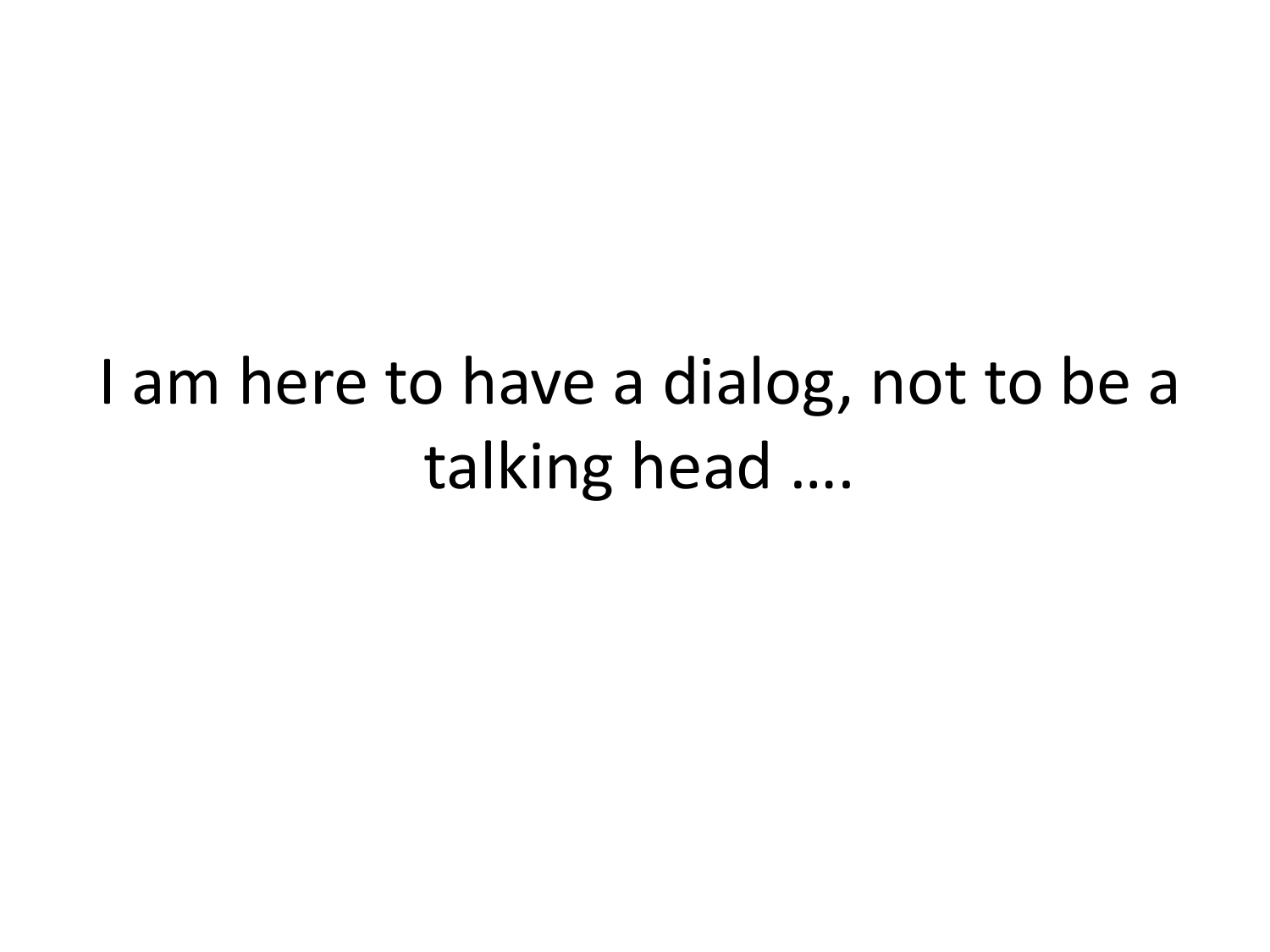# My Bias

- University professor 30+ years chair of senate library committee
- Associate Vice Chancellor for Innovation 2 years
- Maintainer of public data resources (PDB etc. –<br>15 years)
- Open science advocate 10+ years worked with the library
- Fed  $-$  3 years
- Director Data Science Institute 5 months

*Overall very much a faculty perspective*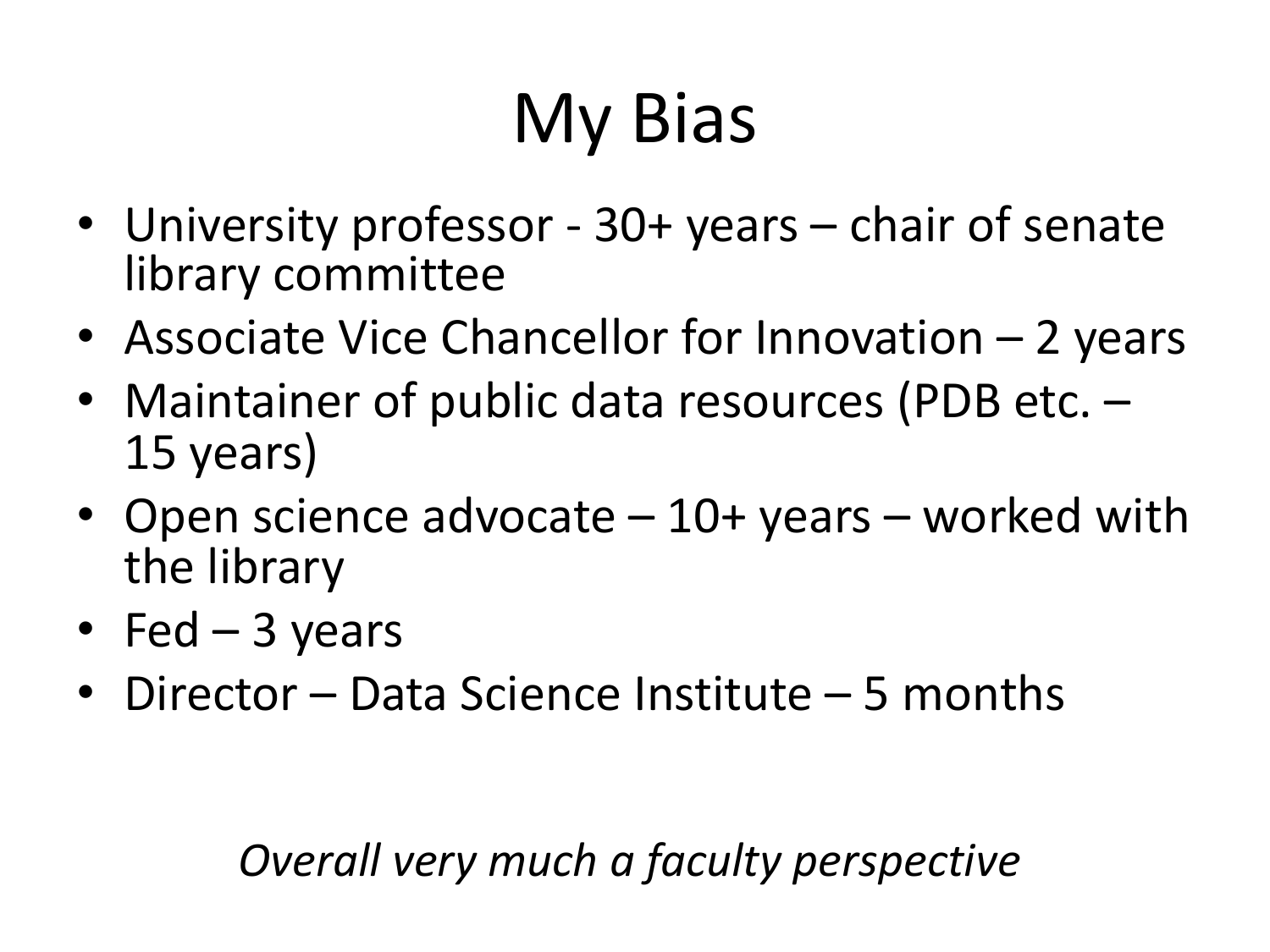# The Status of Open Research Data

It was the best of times, it was the worst of times, it was the age of wisdom, it was the age of foolishness, it was the epoch of belief, it was the epoch of incredulity, it was the season of Light, it was the season of Darkness, it was the spring of hope, it was the winter of despair…

*Charles Dickens*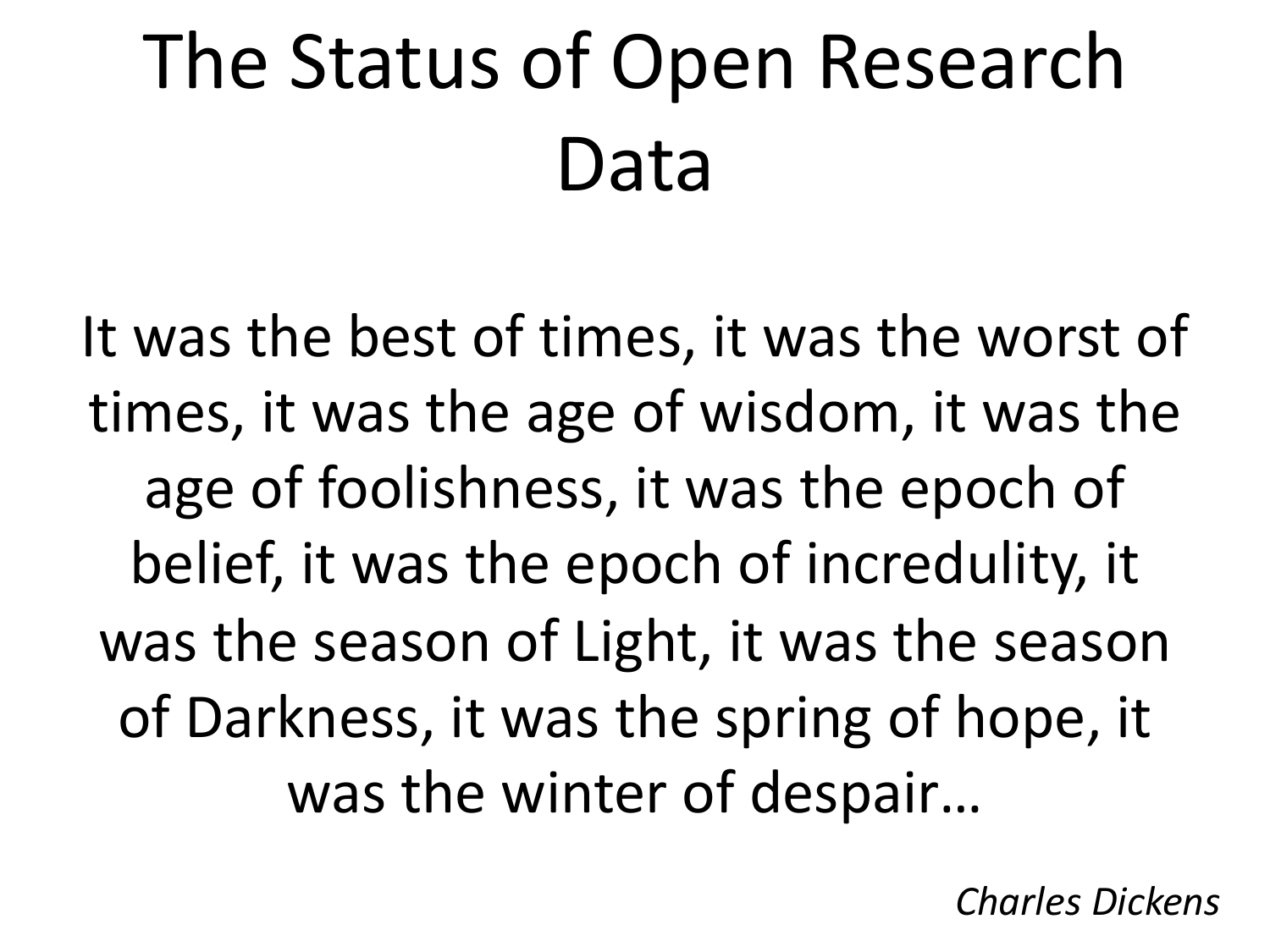# The Worst of Times

*Digital media becomes bona fide form of communication*



http://bigthink.com/think-tank/steven-kotlers-six-ds-of-exponential-entrepreneurship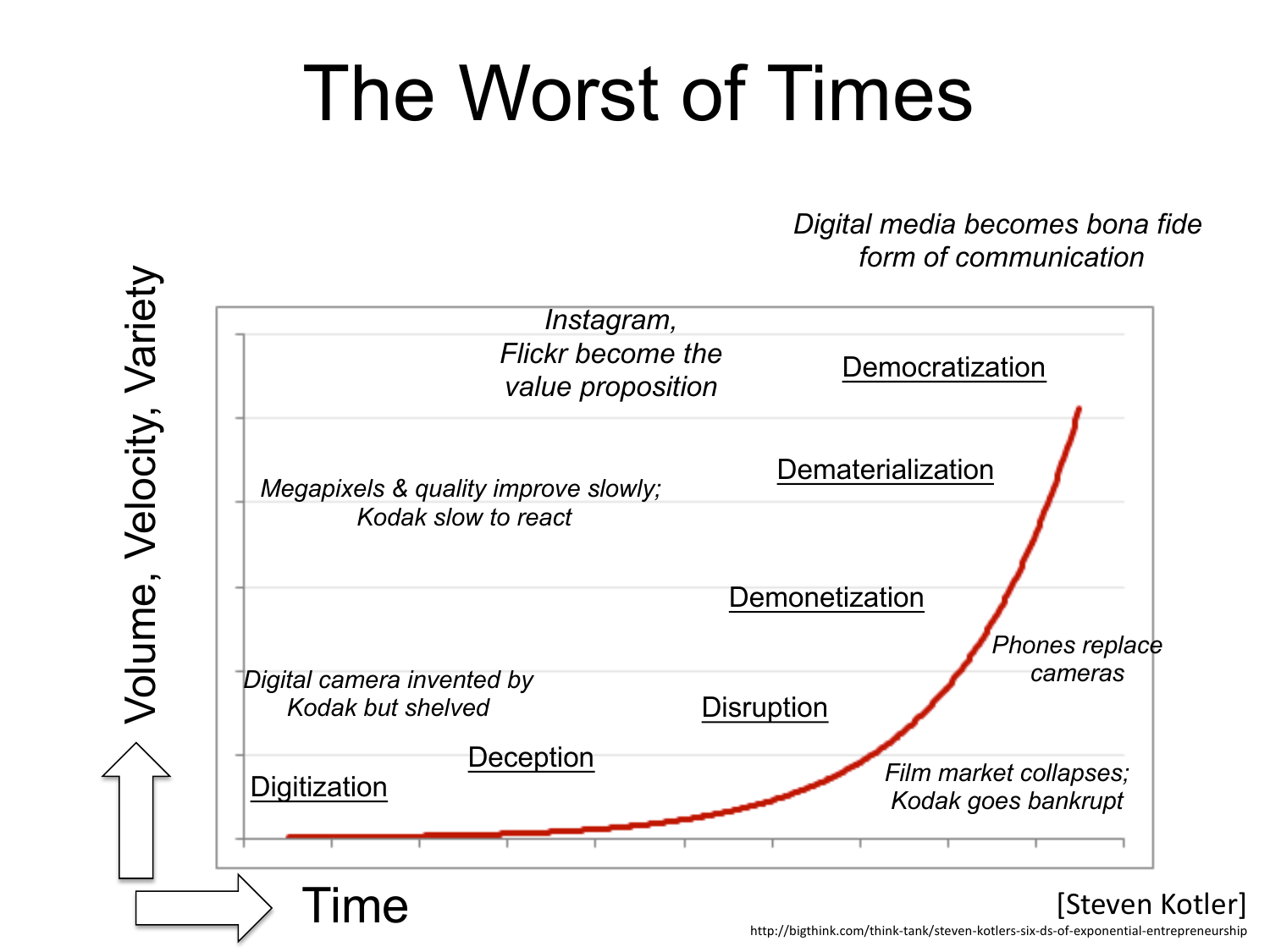Enterprises {including libraries} that are not born digital are at a disadvantage in this new economy…

Fortunately no university has yet to be born digital …

The "Google university" could change that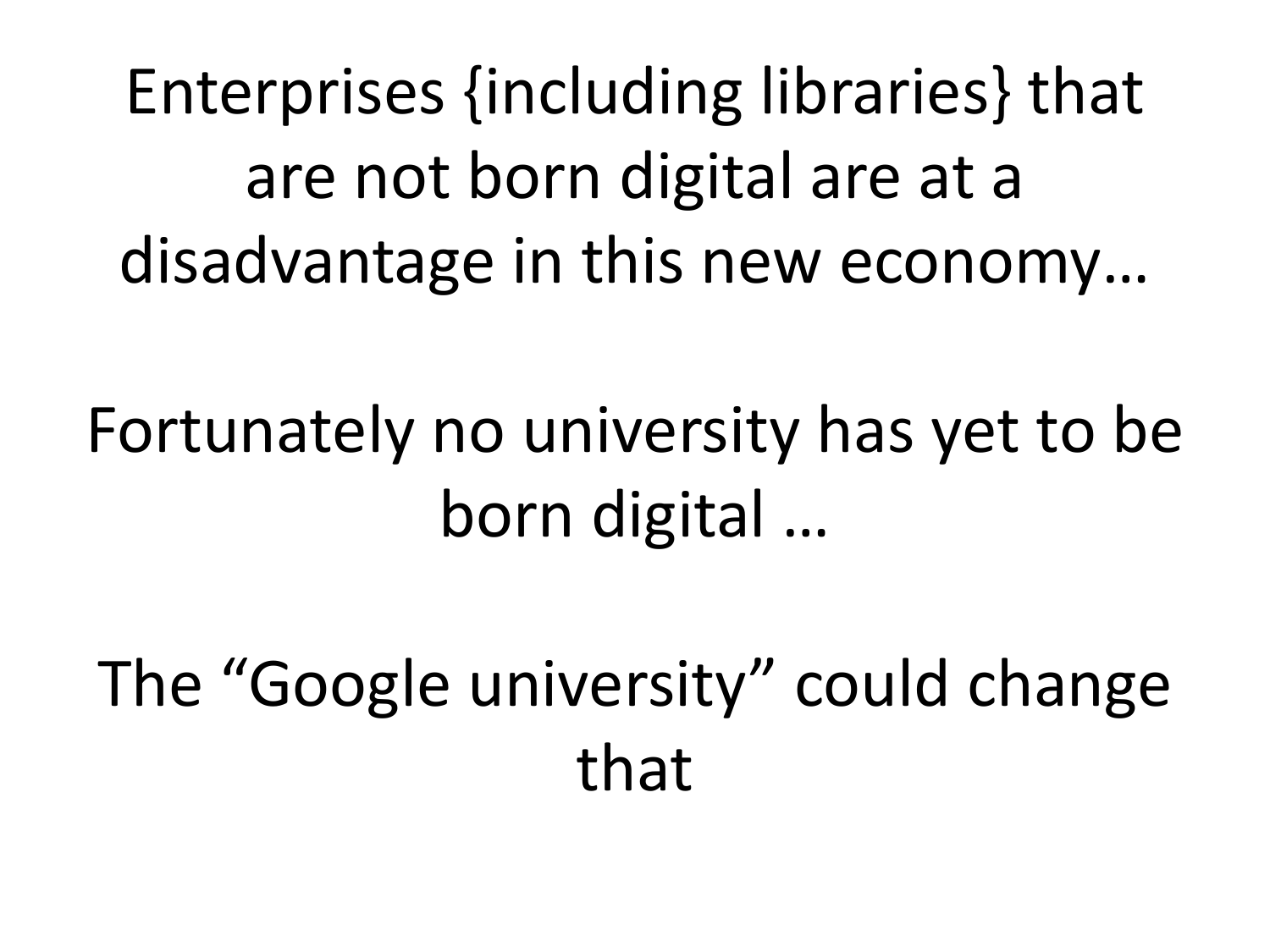# The Writing is on the Wall (Institutional)

- Changing access models
- Changing funding models
	- Less federal and state funds
	- More sponsored research
	- Increased tuition
	- More reliance on philanthropy
- Changing pedagogy
	- MOOCs, SPOCs, DOCCs, flips
- Changing student expectations
	- Expect to be taught in a different way
- Changing faculty expectations
	- Expect more from the institution
- Changing staff expectations
	- Better recognition
- Changing employer expectations

*Yet demand for a quality higher education has never been higher*



http://collegeparents.org/2011/01/26/when-your-college-student-unhappy/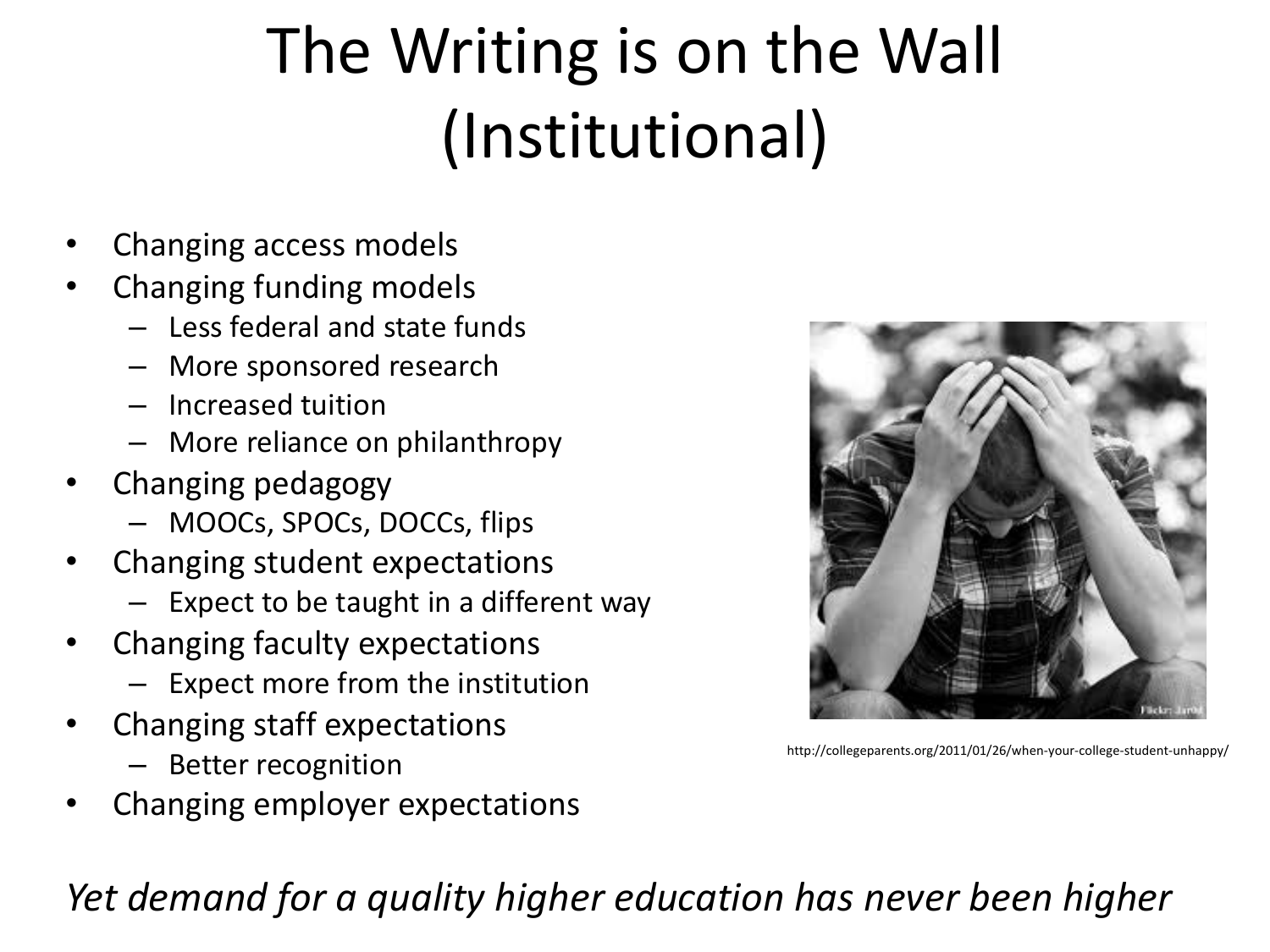# Leads to the Notion of the University as an Open Data Digital Enterprise

- The university is defined by its digital assets:
	- On-line course materials
	- All of the research life cycle on-line: grants, data, computational methods, results, conclusions, publications
	- Faculty, staff and student profiles on-line
	- All administrative data on-line e.g. grants, policies and procedures, disclosures, contracts, patents, agreements, payroll, academic files

#### *We are promoting Open UVA (see MNI)*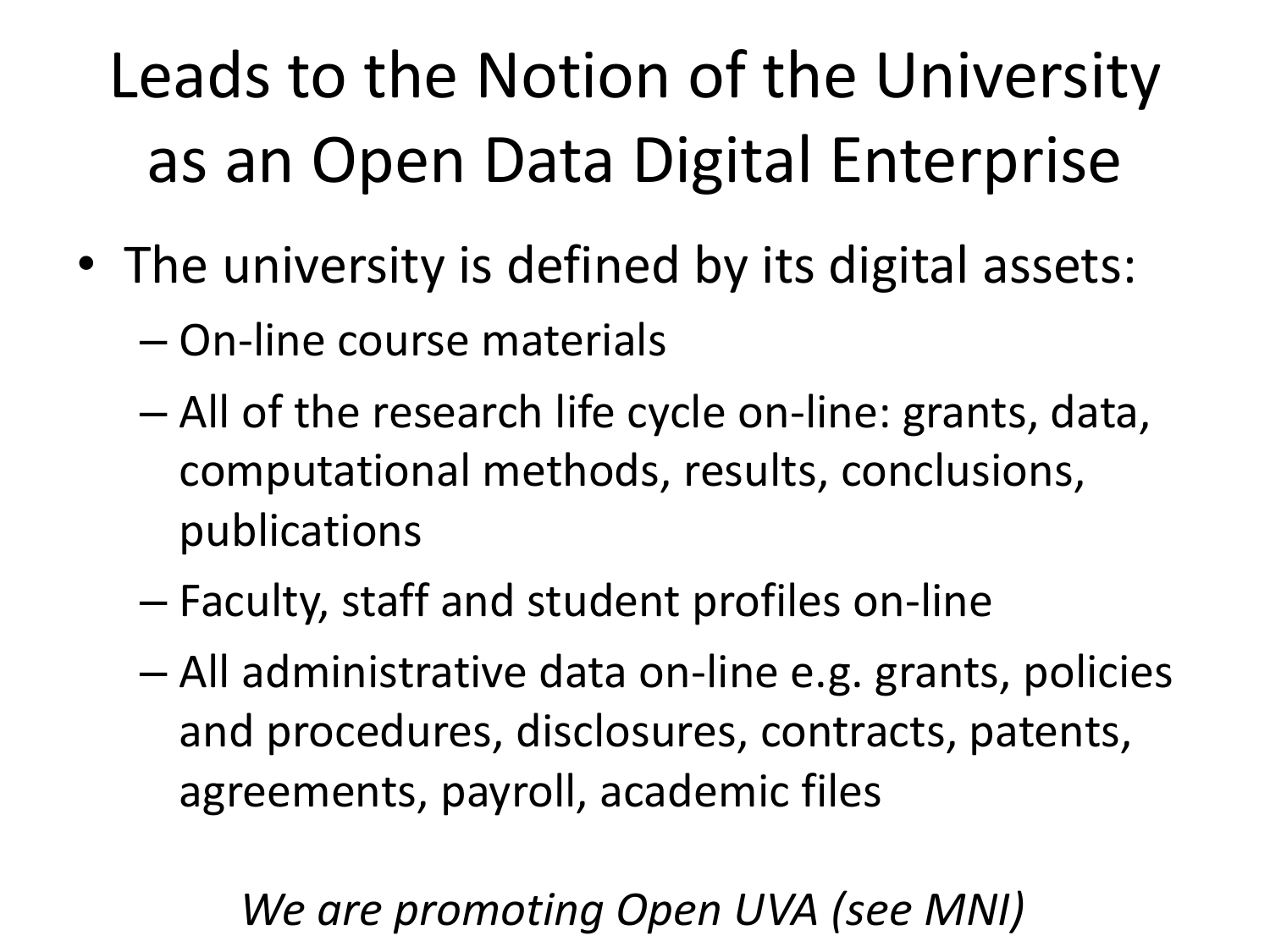#### Will libraries lead the transformation?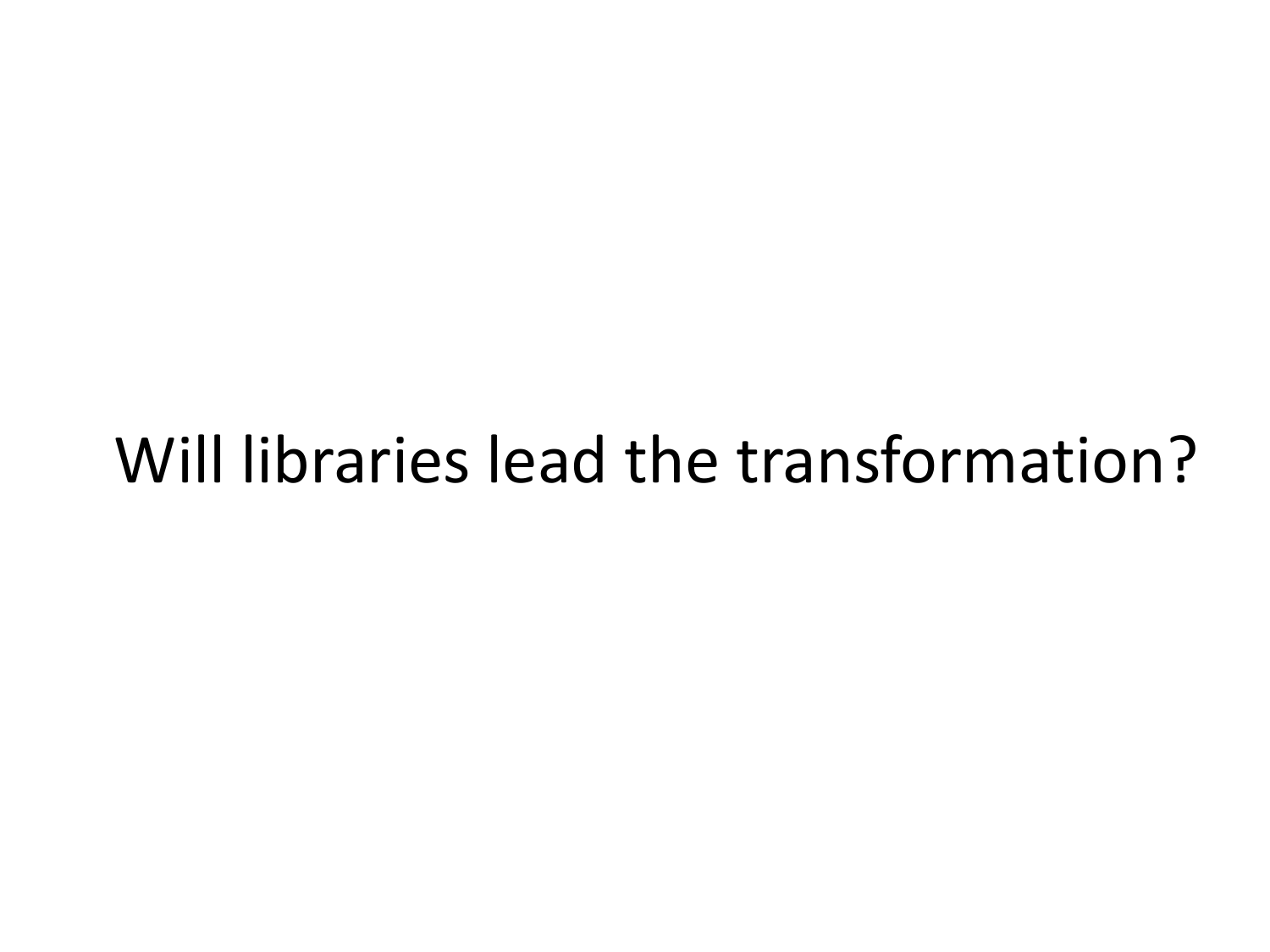# Personally, I think not …

- No longer seen (by faculty, students and administration) as the center of knowledge – its much more distributed
- Providing valuable services around data education, repositories, standards, but not typically agents of change

#### *I say this with respect*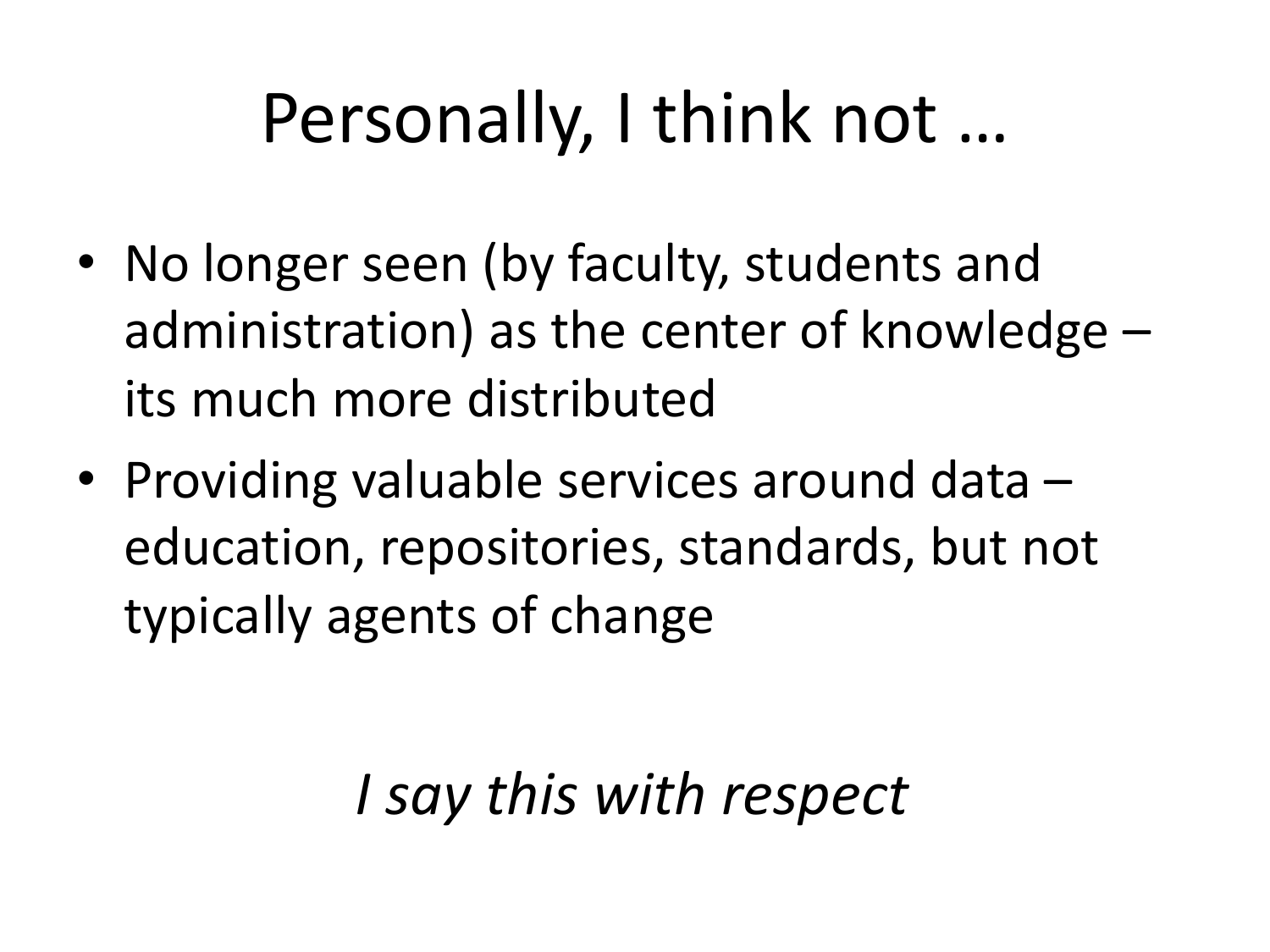#### How can libraries lead the transformation?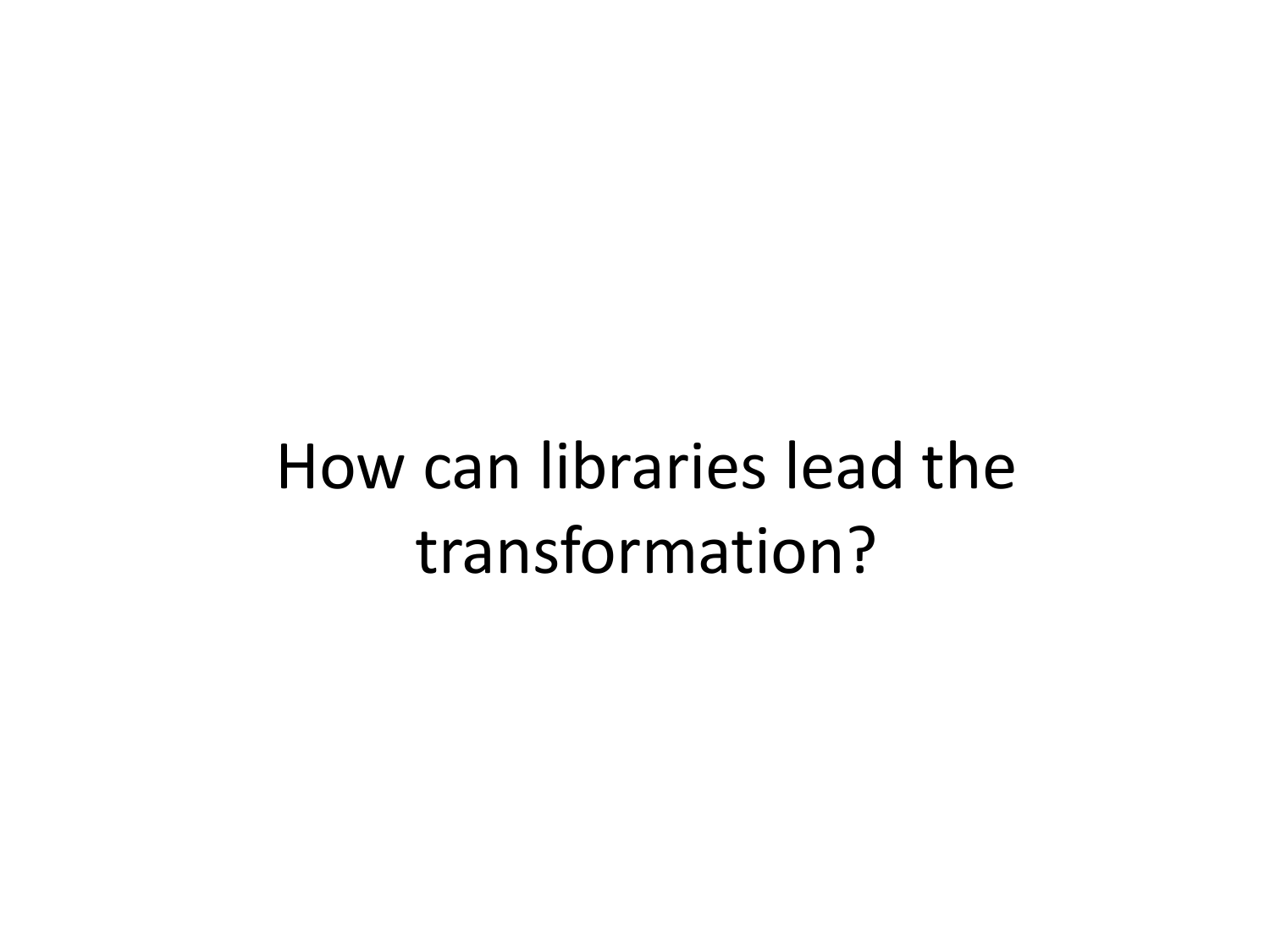## *The Most Successful Universities of the Future Will be Those That Can Best Leverage Their Digital Assets which includes open data –*

*How can libraries lead that charge?*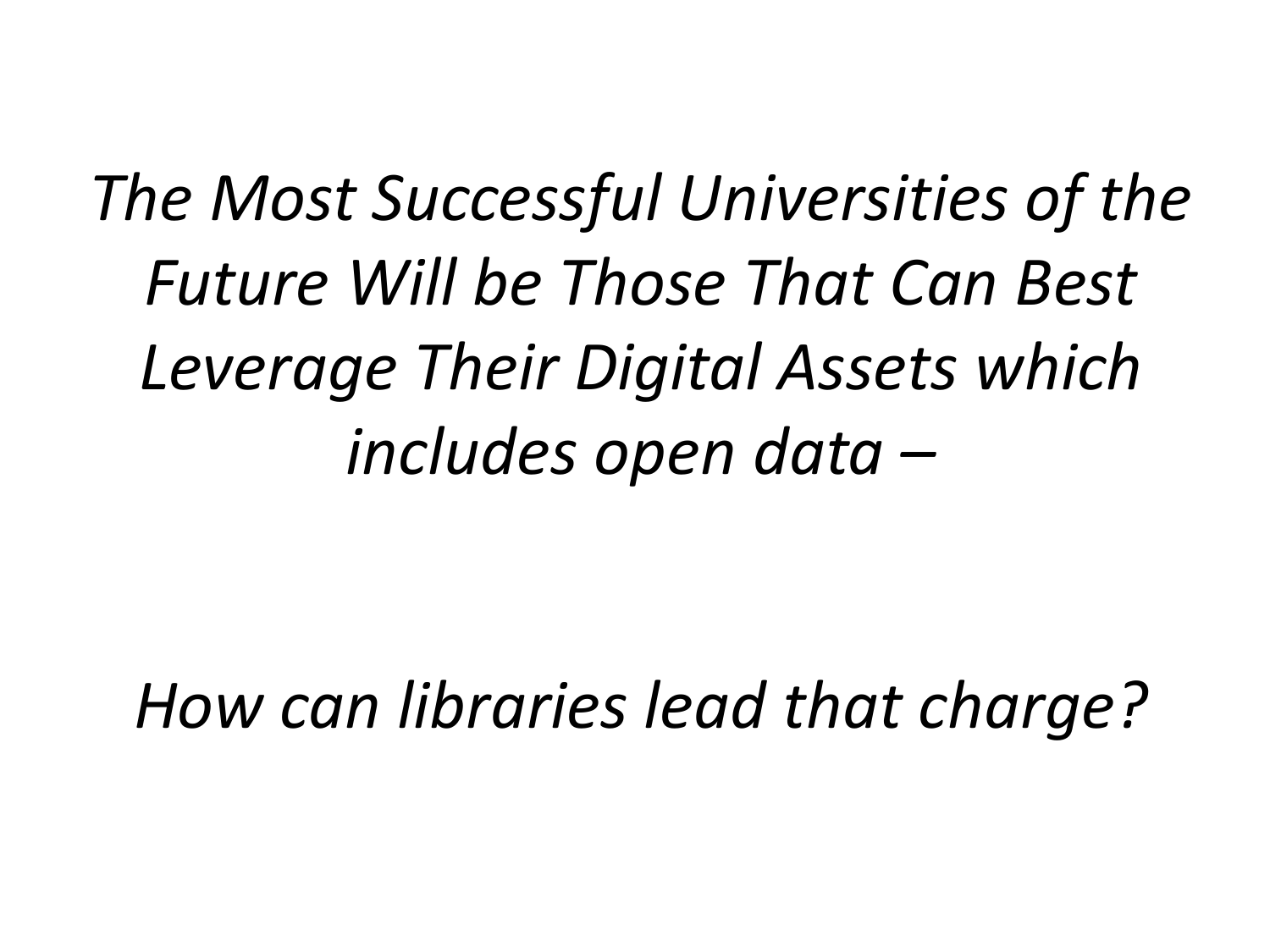# **Generically**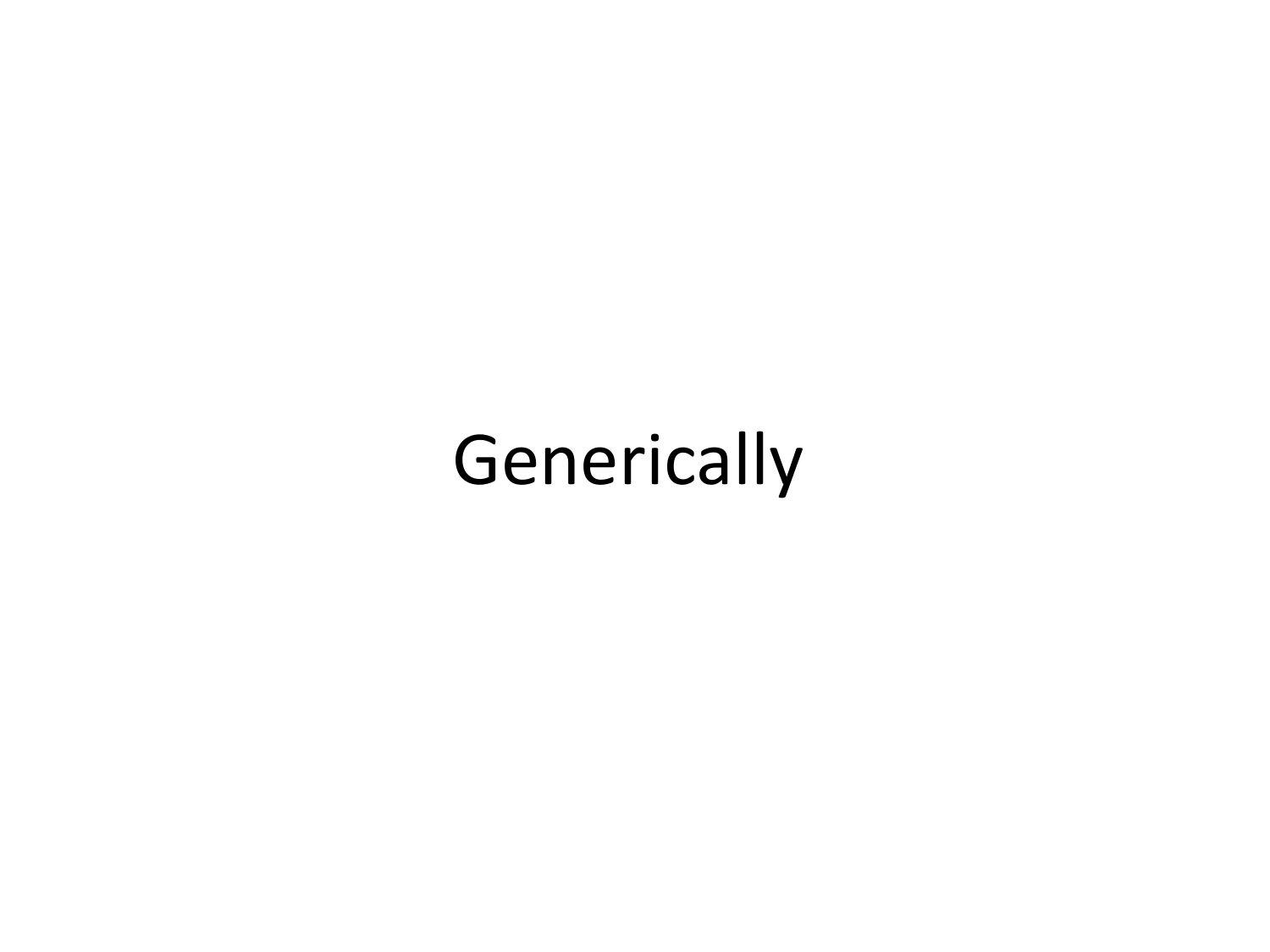### How? – Help Break Down the Silos

Research Basic Clinical Education Administration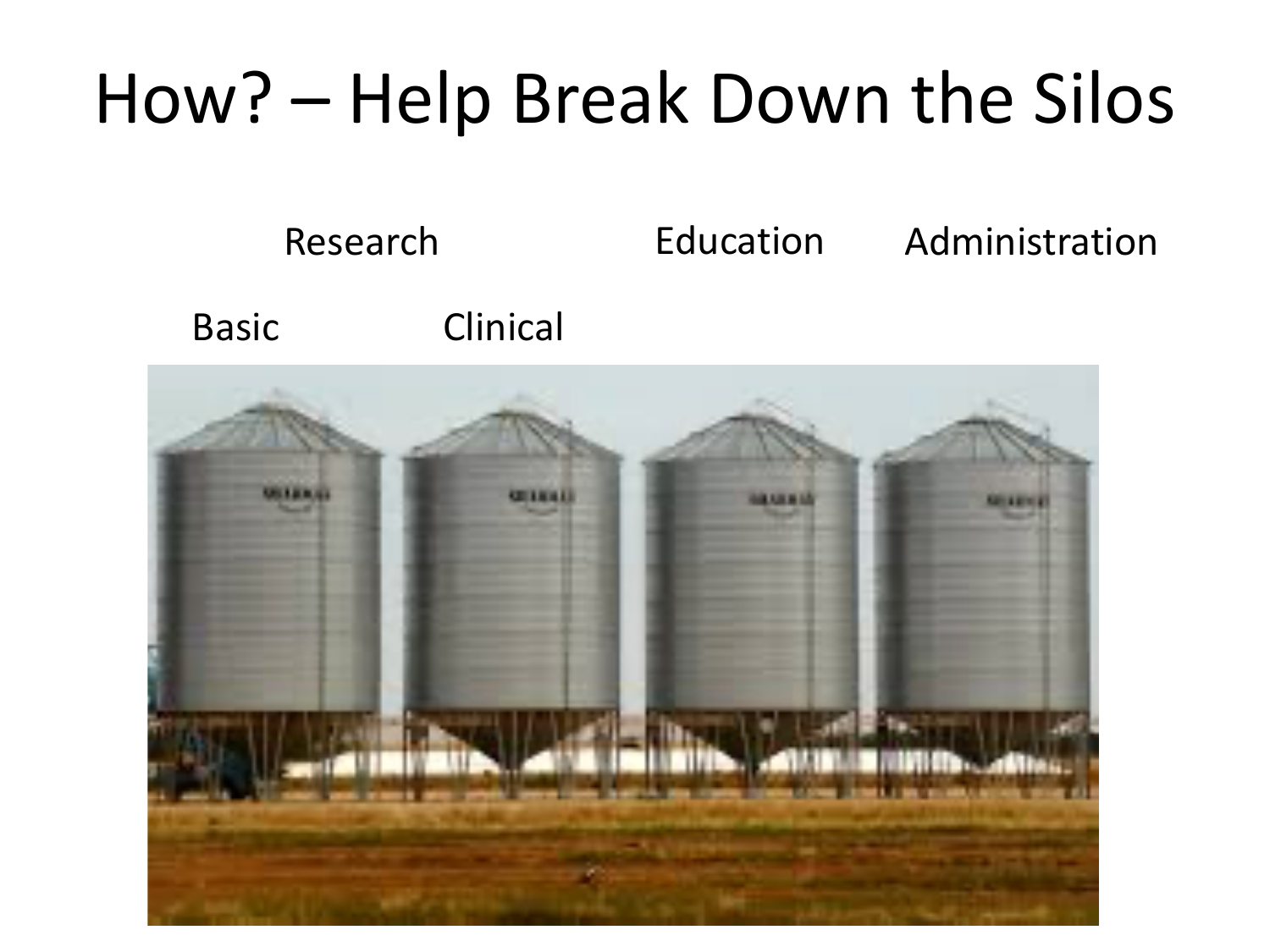#### How? – Facilitate an Appropriate Organizational Structure

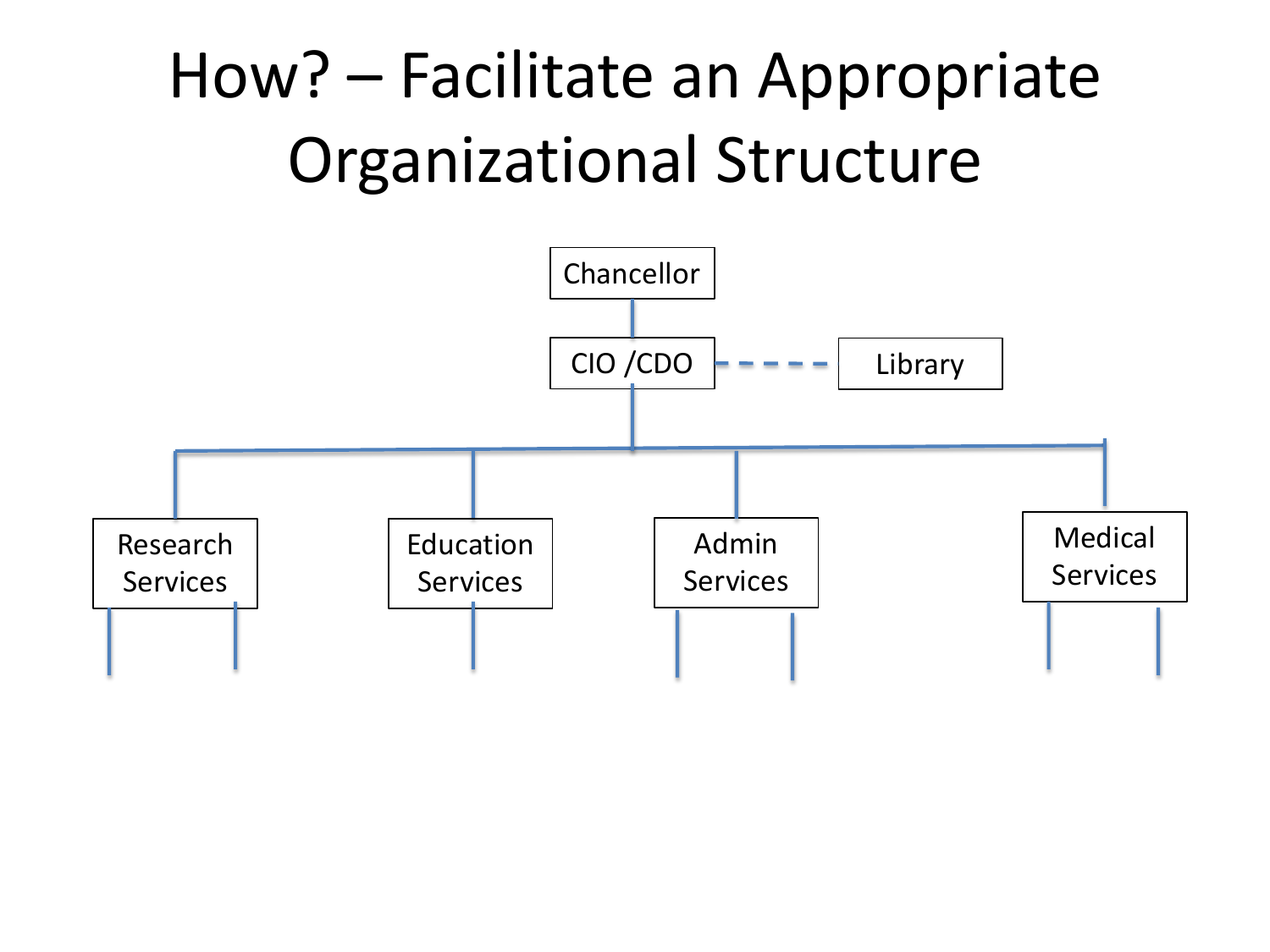### Culture Change



"I'm right there in the room, and no<br>"one even acknowledges me."

http://mitchjackson.com/white-elephants/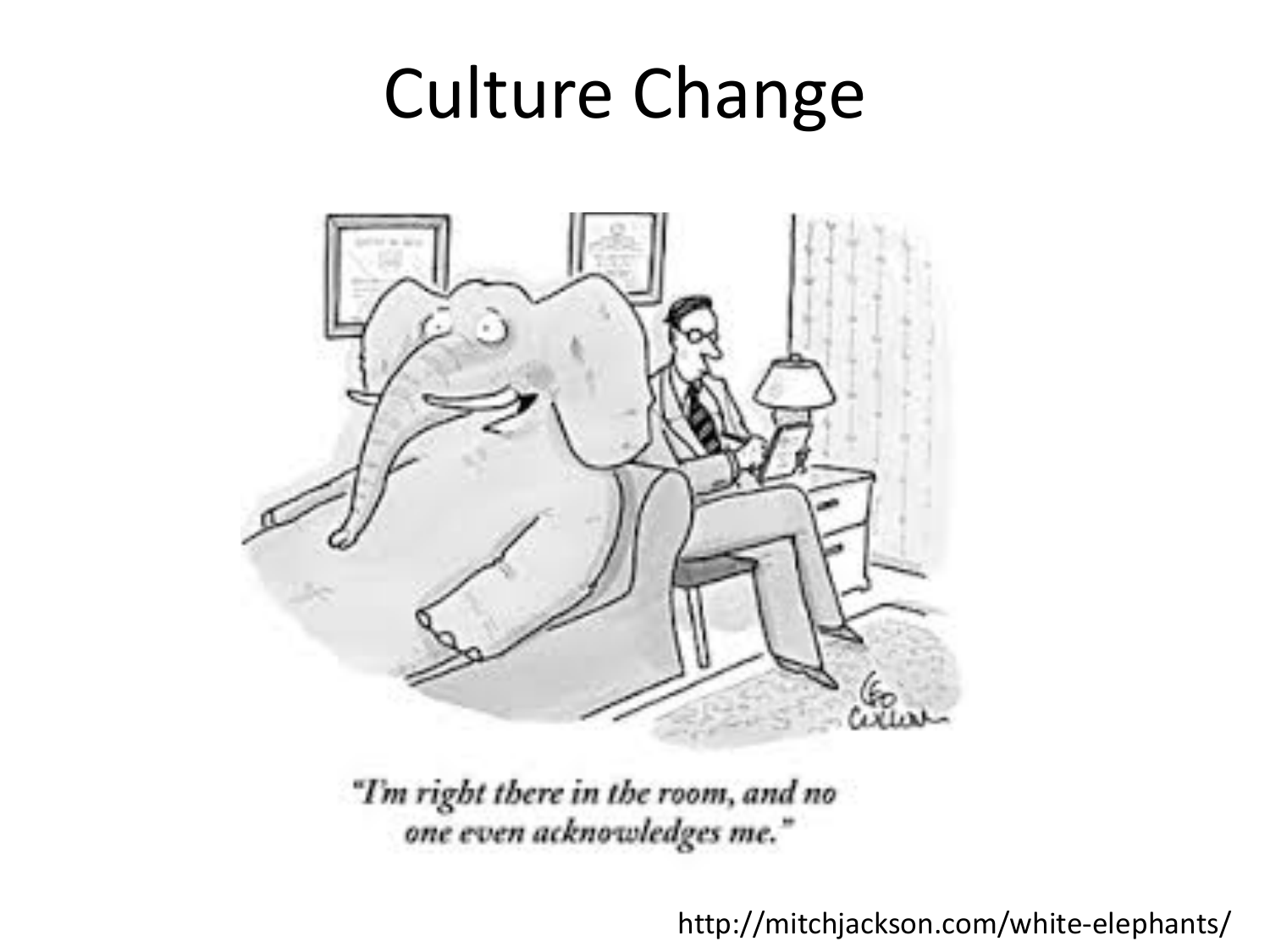# How to Change the Culture?

- *Solicit faculty advocates to help drive change*
- Intramural and extramural training programs
- Fostering open science – e.g. policies, challenges
- Fostering changes to the research life cycle
	- e.g. preprints, data citation, open final reports
- Strategic planning with buy-in from major stakeholders
- Use cases as exemplars *eg Open Data Lab*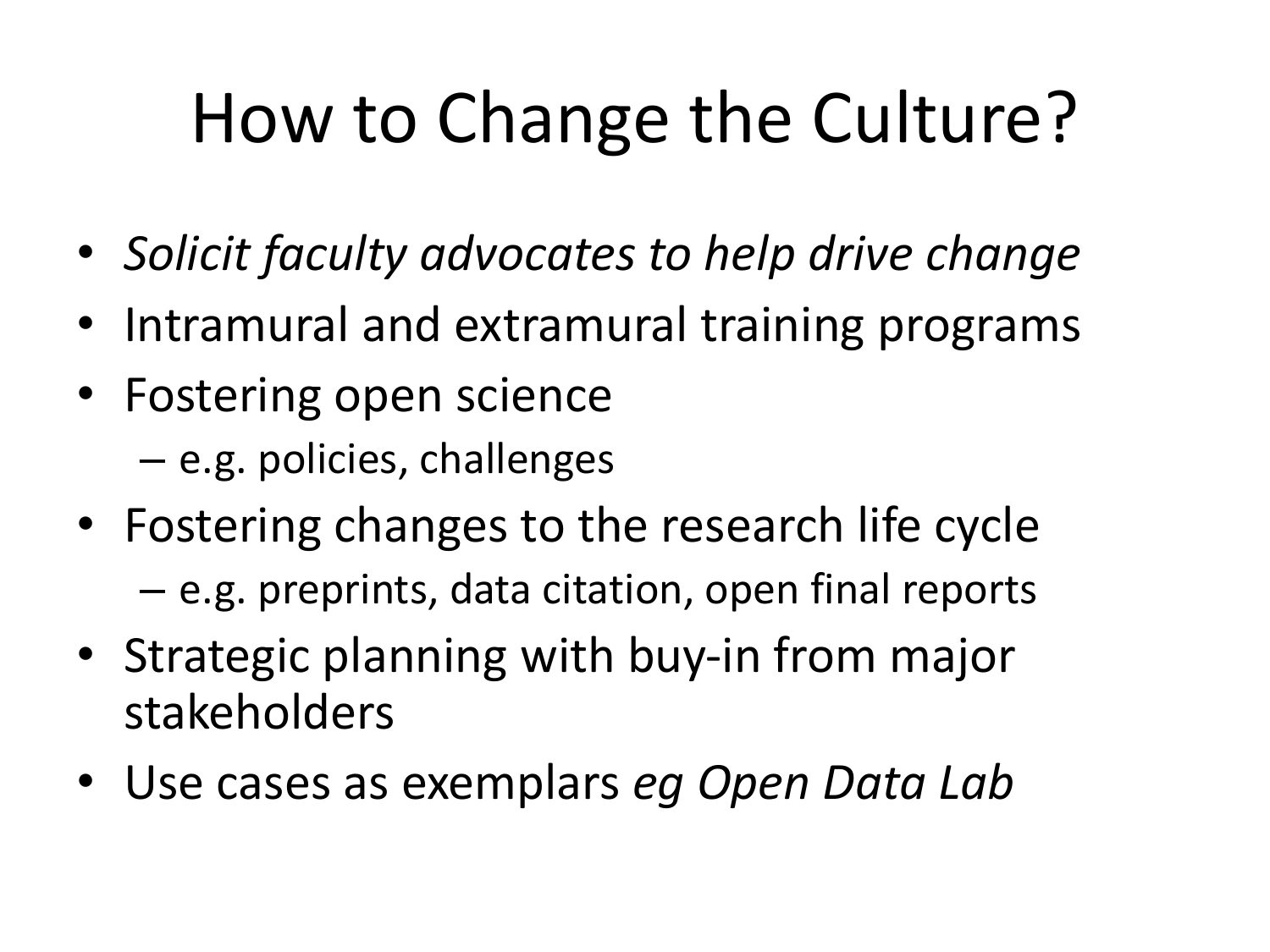#### Support Use Cases from the University as a Digital Enterprise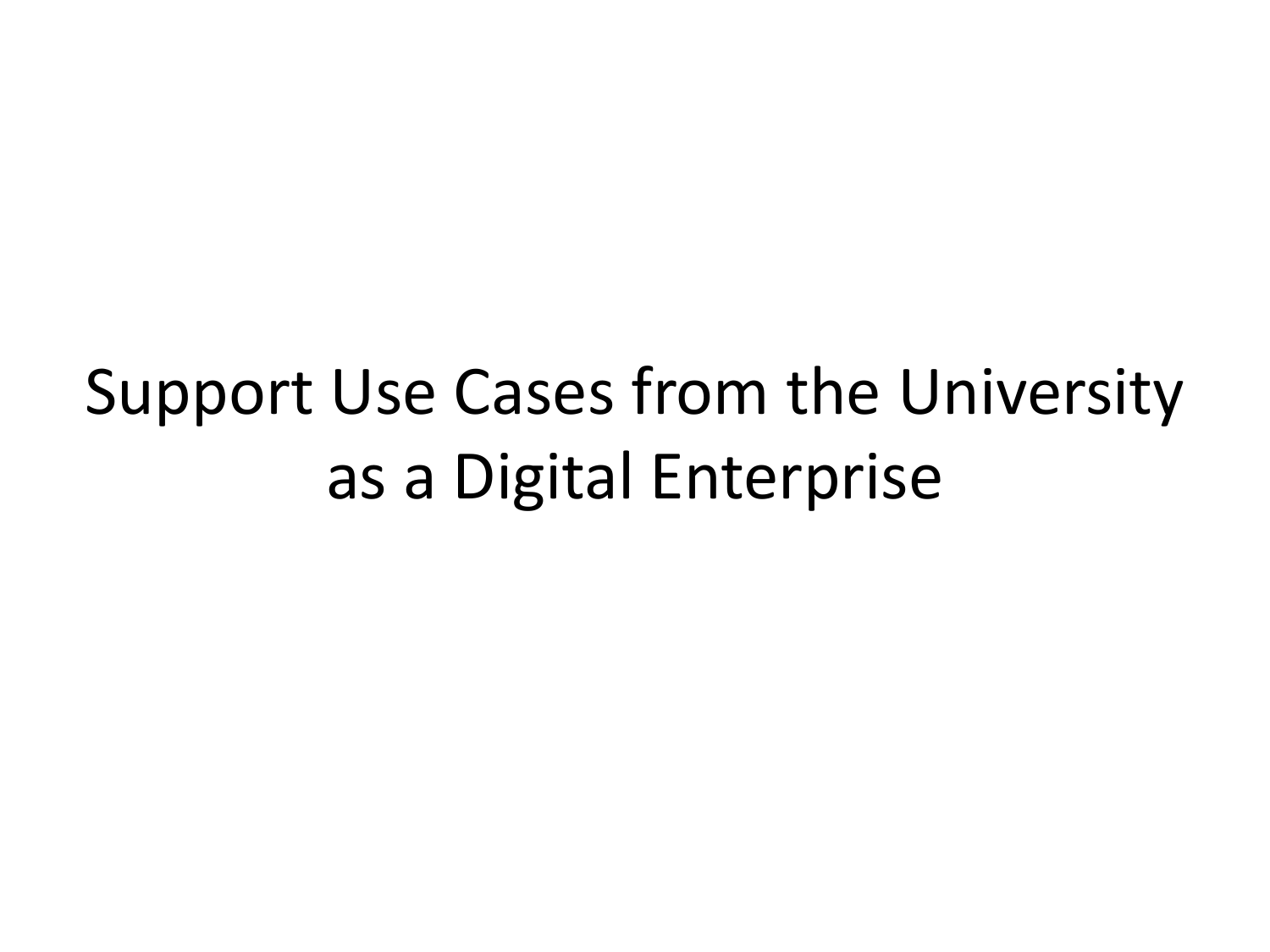#### Research Data

• Prof x drags and drops her research data to the institutional dropbox. She is asked for a small amount of metadata describing the dataset. Part of that request gives permission for the data to be indexed and the index analyzed by the University. That analysis reveals that two other researchers have worked on the same gene in the past two months and they are all alerted as to their common interest and begin collaborating.

*.*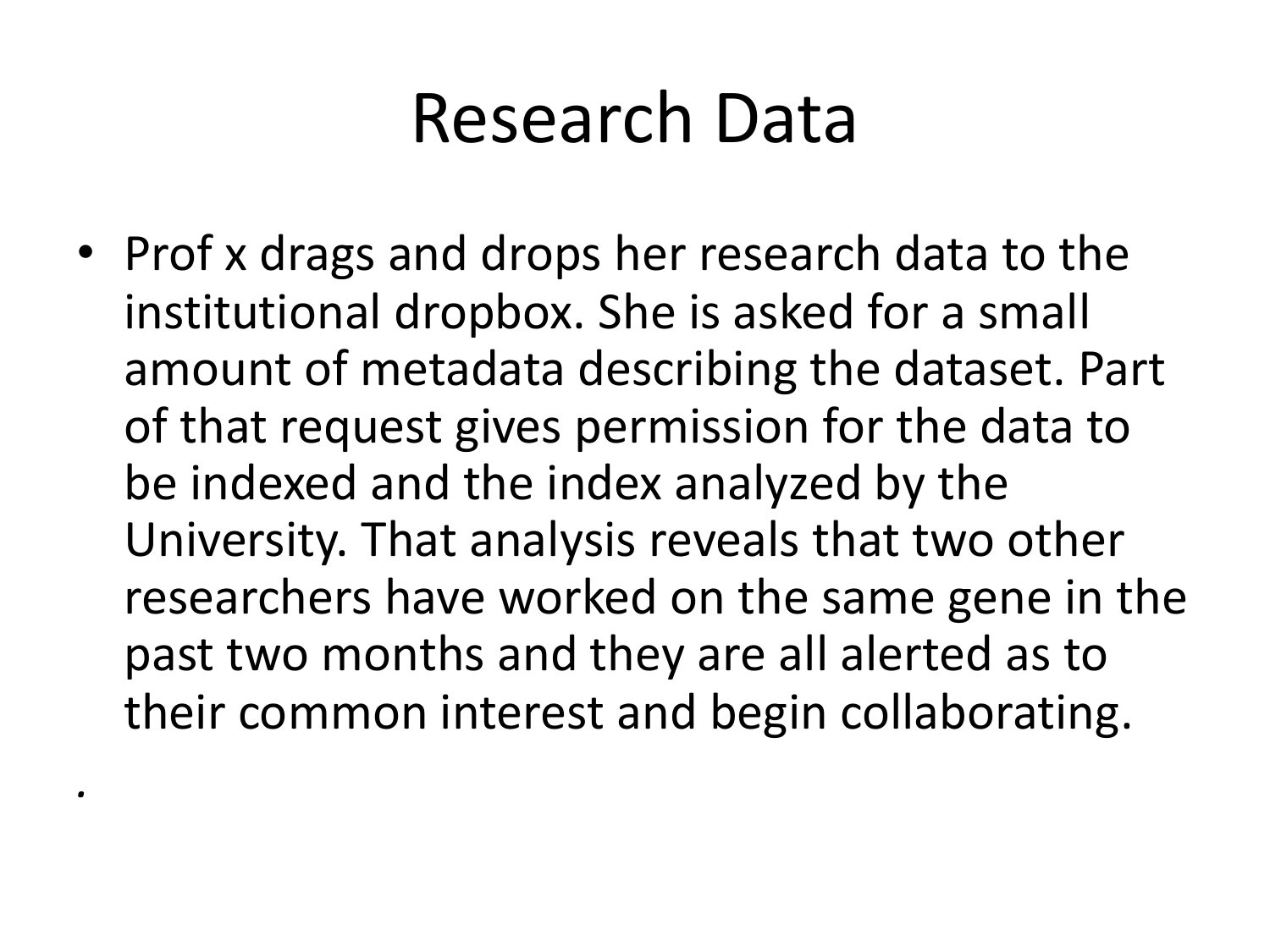# Faculty Productivity

• From a single profile a faculty member can, at the push of a button, generate a world-facing current web presence, provide biosketches to the major funding agencies and submit their academic file for review saving countless hours of reformatting which now goes into productive research.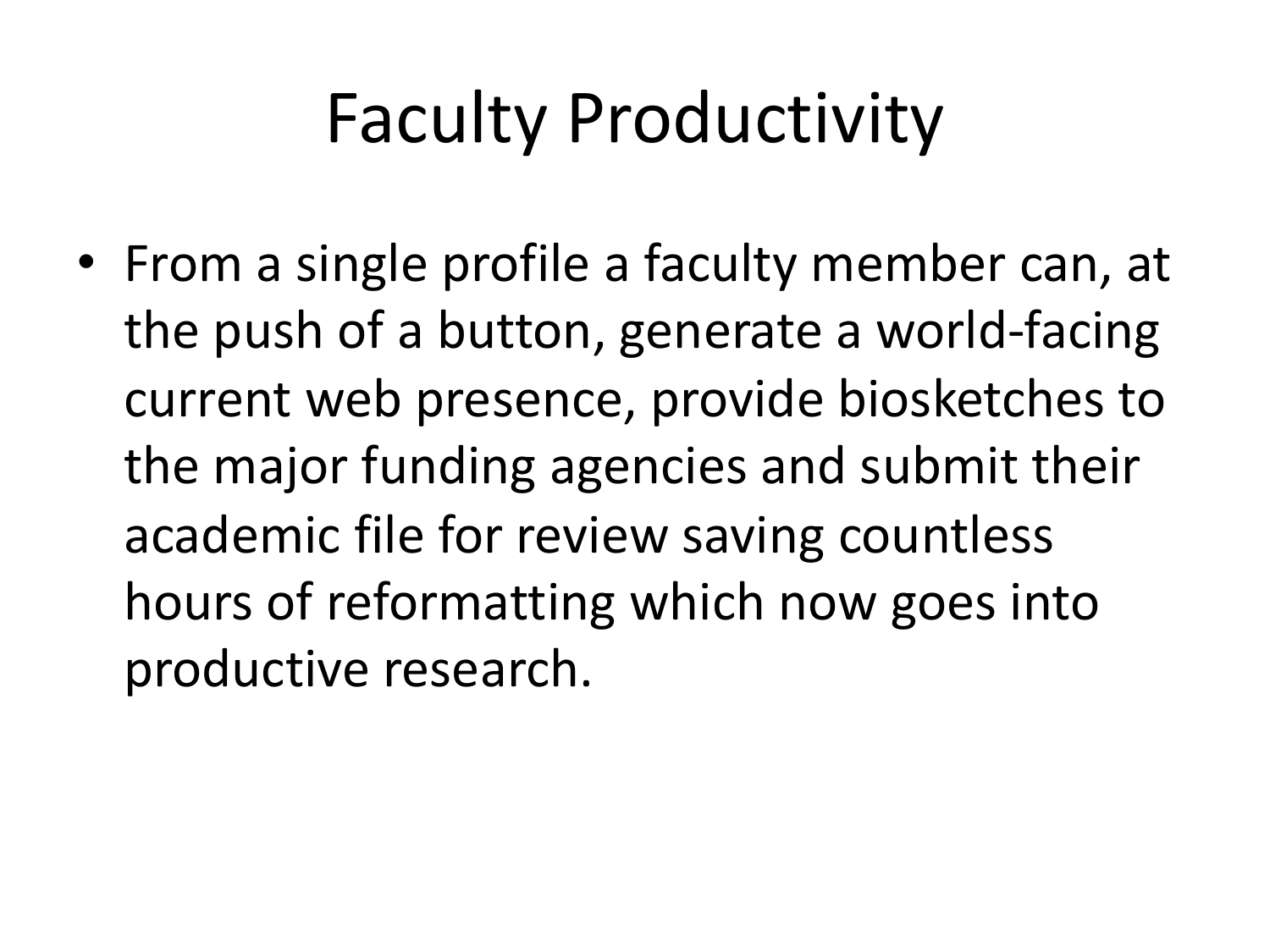#### The Research-Administration Interface

- Researcher x receives a new grant, researchers y and z are notified since it is very close to areas in which they work and points of collaboration may be possible.
- Researcher x needs to have an assay performed and can immediately locate who on campus and off-campus can perform the work and at what cost.
- Experts on and off campus can immediately be identified for the review of a potential patent filing based on a researcher's technology.